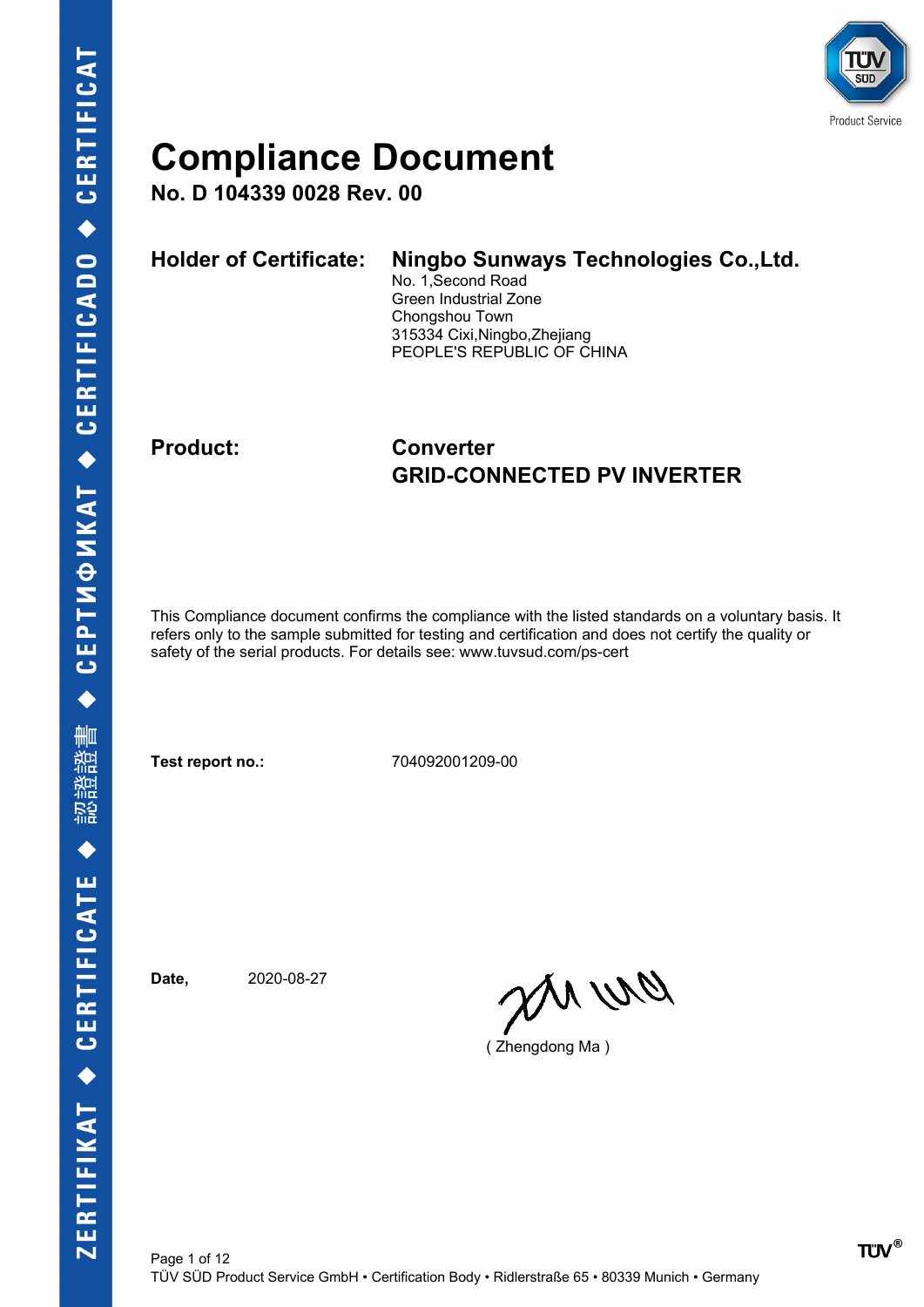

**No. D 104339 0028 Rev. 00**

**Model(s): STS-1KTL-S, STS-1.5KTL-S, STS-2KTL-S, STS-2.5KTL-S, STS-3KTL-S.**

#### **Parameters:**

| PV Input Parameters                 |                                 |
|-------------------------------------|---------------------------------|
| Max. Input Voltage:                 | 500 Vd.c.                       |
| <b>MPPT Voltage Range:</b>          | 80-450 Vd.c.                    |
| Max. Input Current:                 | 12,5 Ad.c.                      |
| Isc PV:                             | 15 Ad.c.                        |
| <b>AC Output Parameters</b>         |                                 |
| Output Rated Voltage:               | 230 Va.c.                       |
| <b>Output Rated Frequency:</b>      | 50 Hz                           |
| <b>Output Rated Current:</b>        | 4,4 Aa.c. (STS-1KTL-S)          |
|                                     | 6,5 Aa.c. (STS-1.5KTL-S)        |
|                                     | 8,7 Aa.c. (STS-2KTL-S)          |
|                                     | 10,9 Aa.c. (STS-2.5KTL-S)       |
|                                     | 13,1 Aa.c. (STS-3KTL-S)         |
| Output Max. Current:                | 4,8 Aa.c. (STS-1KTL-S)          |
|                                     | 7,2 Aa.c. (STS-1.5KTL-S)        |
|                                     | 9,6 Aa.c. (STS-2KTL-S)          |
|                                     | 12 Aa.c. (STS-2.5KTL-S)         |
|                                     | 14,4 Aa.c. (STS-3KTL-S)         |
| <b>Output Rated Power:</b>          | 1000 W (STS-1KTL-S)             |
|                                     | 1500 W (STS-1.5KTL-S)           |
|                                     | 2000 W (STS-2KTL-S)             |
|                                     | 2500 W (STS-2.5KTL-S)           |
|                                     | 3000 W (STS-3KTL-S)             |
| Output Max. Apparent Power:         | 1100 VA (STS-1KTL-S)            |
|                                     | 1650 VA (STS-1.5KTL-S)          |
|                                     | 2200 VA (STS-2KTL-S)            |
|                                     | 2750 VA (STS-2.5KTL-S)          |
|                                     | 3300 VA (STS-3KTL-S)            |
| Power Factor(adj.):                 | $0,8$ (lagging) $0,8$ (leading) |
| <b>Others</b>                       |                                 |
| <b>Operating Temperature Range:</b> | -30 °C+60 °C                    |
| Protective Class:                   |                                 |
| Ingress Protection:                 | <b>IP65</b>                     |
| Overvoltage Category:               | II(PV), III(MAINS)              |
| Inverter Topology:                  | Non-isolated                    |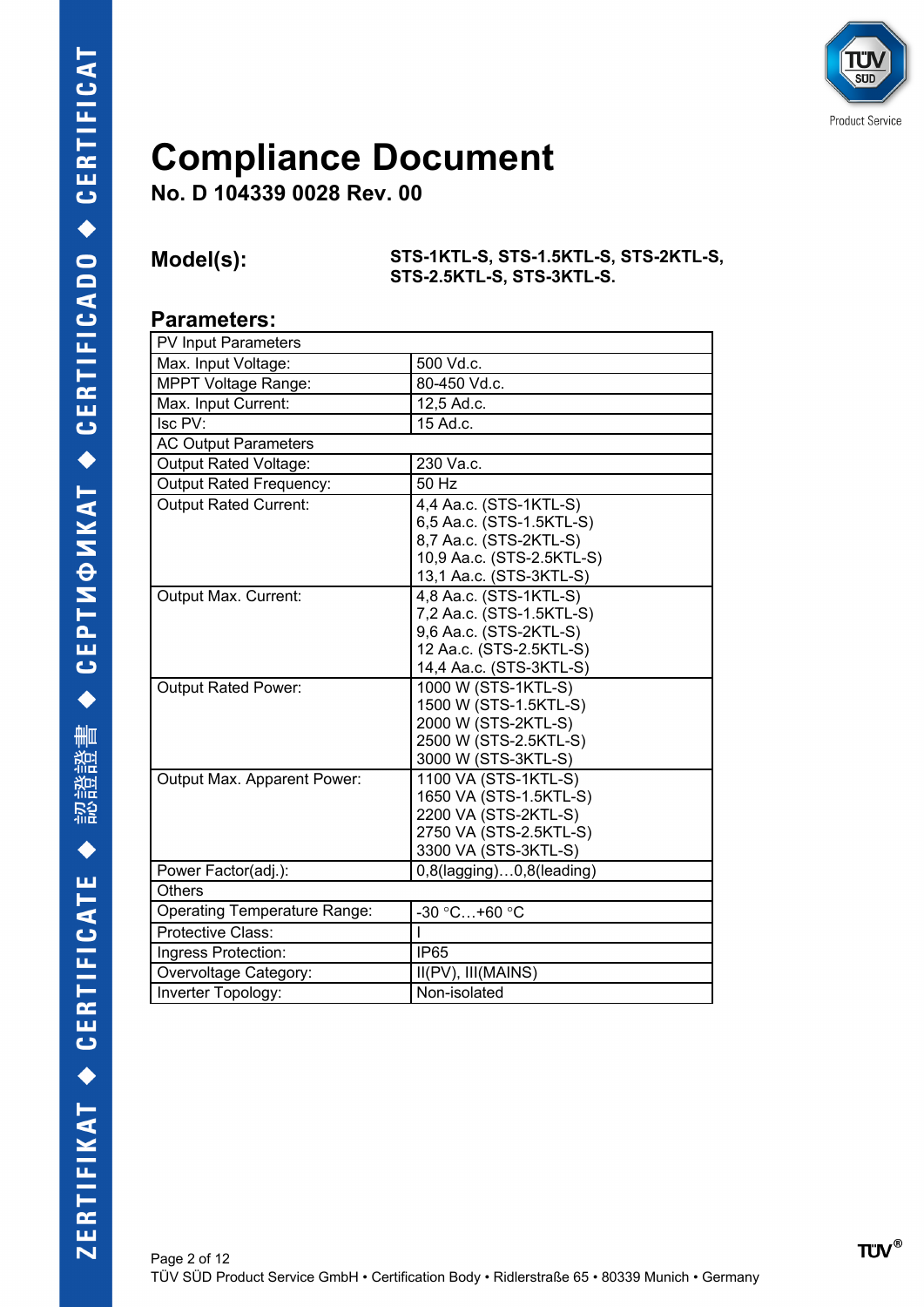

**No. D 104339 0028 Rev. 00**

#### **E.4 Unit certificate**

| Unit certificate                | No. 70.409.20.012.09-00                                                                                                                                                                                                                                                                                                                 |                            |  |  |  |  |  |  |
|---------------------------------|-----------------------------------------------------------------------------------------------------------------------------------------------------------------------------------------------------------------------------------------------------------------------------------------------------------------------------------------|----------------------------|--|--|--|--|--|--|
| <b>Manufacturer</b>             | Ningbo Sunways Technologies Co., Ltd.<br>No. 1, Second Road, Green Industrial Zone, Chongshou Town, 315334<br>Cixi, Ningbo, Zhejiang, PEOPLE'S REPUBLIC OF CHINA                                                                                                                                                                        |                            |  |  |  |  |  |  |
| Power generation unit type      | STS-1KTL-S, STS-1.5KTL-S, STS-2KTL-S, STS-2.5KTL-S, STS-3KTL-S<br>Remark: certified on representative model STS-3KTL-S of family design<br>products, results of the measurement of STS-3KTL-S can be transferred<br>to the other models based on transferability rule of measurements in E<br>DIN VDE V 0124-100 (VDE V 0124-100):2019. |                            |  |  |  |  |  |  |
| $\boxtimes$ Inverter            | Asynchronous generator                                                                                                                                                                                                                                                                                                                  | Synchronous generator      |  |  |  |  |  |  |
| $\Box$ Stirling generator       | Fuel cell<br>$\Box$                                                                                                                                                                                                                                                                                                                     | $\Box$<br>others           |  |  |  |  |  |  |
|                                 | Max. active power PEmax                                                                                                                                                                                                                                                                                                                 | 3,3 kW (STS-3KTL-S)        |  |  |  |  |  |  |
| <b>Assessment values</b>        | Max. apparent power $S_{Emax}$                                                                                                                                                                                                                                                                                                          | 3,3 kVA (STS-3KTL-S)       |  |  |  |  |  |  |
|                                 | Rated voltage                                                                                                                                                                                                                                                                                                                           | 230 V                      |  |  |  |  |  |  |
| <b>Rated values</b>             | Rated current (AC) I <sub>r</sub>                                                                                                                                                                                                                                                                                                       | <u>13,1 A (STS-3KTL-S)</u> |  |  |  |  |  |  |
| <b>Rated values</b>             | Max. current (AC) I <sub>max</sub>                                                                                                                                                                                                                                                                                                      | 14,4 A (STS-3KTL-S)        |  |  |  |  |  |  |
| <b>Rated values</b>             | Initial short-circuit current $I_k$ "                                                                                                                                                                                                                                                                                                   | 14,4 A (STS-3KTL-S)        |  |  |  |  |  |  |
| <b>Network connection rules</b> | VDE-AR-N 4105 "Power generation systems connected to the low-<br>voltage network"<br>Technical minimum requirements for connection and parallel operation of<br>power generation systems connected to the low-voltage network                                                                                                           |                            |  |  |  |  |  |  |
| <b>Test requirement</b>         | E DIN VDE V 0124-100 (VDE V 0124-100) "Network integration of<br>power generation system - Low voltage"<br>Test requirements for power generation units intended for connection to<br>and parallel operation on the low-voltage network                                                                                                 |                            |  |  |  |  |  |  |
|                                 | The above mentioned power generation unit meets the requirements of VDE-AR-N 4105.                                                                                                                                                                                                                                                      |                            |  |  |  |  |  |  |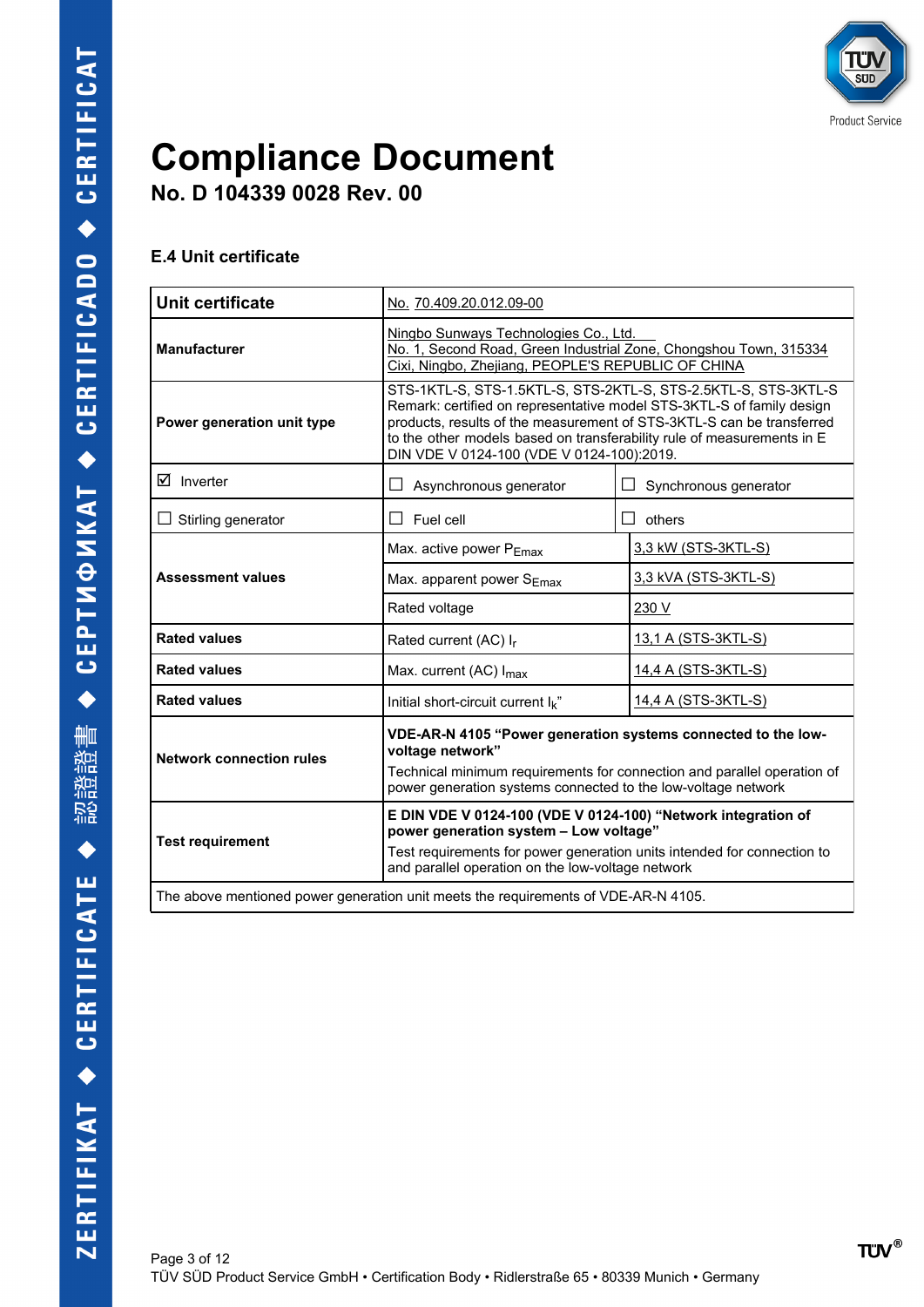

**No. D 104339 0028 Rev. 00**

#### **E.5 Test report "Network interactions " for generating units with an input current > 75 A**

| Extract from test report for unit certificate<br>"Determination of electrical properties"                                                                                                            |                         |                                                                                                                                                                                                                                                                                                                                                                                      | No. 70.409.20.012.09-00                                                                                             |               |                                   |                 |  |  |  |
|------------------------------------------------------------------------------------------------------------------------------------------------------------------------------------------------------|-------------------------|--------------------------------------------------------------------------------------------------------------------------------------------------------------------------------------------------------------------------------------------------------------------------------------------------------------------------------------------------------------------------------------|---------------------------------------------------------------------------------------------------------------------|---------------|-----------------------------------|-----------------|--|--|--|
| Ningbo Sunways Technologies Co., Ltd.<br>Generation unit<br>No. 1, Second Road, Green Industrial Zone, Chongshou Town, 315334 Cixi, Ningbo,<br>manufacturer:<br>Zhejiang, PEOPLE'S REPUBLIC OF CHINA |                         |                                                                                                                                                                                                                                                                                                                                                                                      |                                                                                                                     |               |                                   |                 |  |  |  |
|                                                                                                                                                                                                      | Type of system          |                                                                                                                                                                                                                                                                                                                                                                                      |                                                                                                                     |               | <b>GRID-CONNECTED PV INVERTER</b> |                 |  |  |  |
| Manufacturer<br>indications:                                                                                                                                                                         | Max. active power PEmax |                                                                                                                                                                                                                                                                                                                                                                                      | 1100 W (STS-1KTL-S)<br>1650 W (STS-1.5KTL-S)<br>2200 W (STS-2KTL-S)<br>2750 W (STS-2.5KTL-S)<br>3300 W (STS-3KTL-S) |               |                                   |                 |  |  |  |
| Rated voltage<br>230 V                                                                                                                                                                               |                         |                                                                                                                                                                                                                                                                                                                                                                                      |                                                                                                                     |               |                                   |                 |  |  |  |
| Period of measurement:<br>From 2020-03-25 to 2020-05-27                                                                                                                                              |                         |                                                                                                                                                                                                                                                                                                                                                                                      |                                                                                                                     |               |                                   |                 |  |  |  |
|                                                                                                                                                                                                      |                         |                                                                                                                                                                                                                                                                                                                                                                                      |                                                                                                                     |               |                                   |                 |  |  |  |
| Rapid voltage change (STS-3KTL-S)                                                                                                                                                                    |                         |                                                                                                                                                                                                                                                                                                                                                                                      |                                                                                                                     |               |                                   |                 |  |  |  |
| Connection without provisions (regarding the primary energy carrier)                                                                                                                                 |                         |                                                                                                                                                                                                                                                                                                                                                                                      |                                                                                                                     | $k_i = 0,228$ |                                   |                 |  |  |  |
| Most adverse case when switching between generator levels<br>Remark: Not applicable for PV system                                                                                                    |                         |                                                                                                                                                                                                                                                                                                                                                                                      |                                                                                                                     | N/A           |                                   |                 |  |  |  |
| Connection at nominal conditions (of the primary energy carrier)                                                                                                                                     |                         |                                                                                                                                                                                                                                                                                                                                                                                      |                                                                                                                     | $k_i = 0,298$ |                                   |                 |  |  |  |
| Disconnection at rated power                                                                                                                                                                         |                         |                                                                                                                                                                                                                                                                                                                                                                                      |                                                                                                                     | $k_i = 0,136$ |                                   |                 |  |  |  |
| Worst case value of all switching operations                                                                                                                                                         |                         |                                                                                                                                                                                                                                                                                                                                                                                      |                                                                                                                     |               | $k_{\text{imax}} = 0,298$         |                 |  |  |  |
|                                                                                                                                                                                                      |                         |                                                                                                                                                                                                                                                                                                                                                                                      |                                                                                                                     |               |                                   |                 |  |  |  |
| Flicker - EN 61000-                                                                                                                                                                                  | $d(t)$ - 500ms $[\%]$   | $d_c$ [%]                                                                                                                                                                                                                                                                                                                                                                            |                                                                                                                     | $d_{max}$ [%] | $P_{st}$                          | $P_{\text{lt}}$ |  |  |  |
| 3-3 (STS-1KTL-S)                                                                                                                                                                                     | $\overline{0}$          | $\mathbf 0$                                                                                                                                                                                                                                                                                                                                                                          |                                                                                                                     | $\mathbf 0$   | 0,07                              | 0,07            |  |  |  |
|                                                                                                                                                                                                      |                         |                                                                                                                                                                                                                                                                                                                                                                                      |                                                                                                                     |               |                                   |                 |  |  |  |
| $P_{\text{lt}}$<br>$d_{\text{max}}$ [%]<br>$P_{\rm st}$<br>$d(t)$ - 500ms $[%]$<br>$d_c$ [%]<br>Flicker - EN 61000-                                                                                  |                         |                                                                                                                                                                                                                                                                                                                                                                                      |                                                                                                                     |               |                                   |                 |  |  |  |
| 3-3 (STS-1.5KTL-S)                                                                                                                                                                                   | $\overline{0}$          | $\mathbf 0$                                                                                                                                                                                                                                                                                                                                                                          |                                                                                                                     | $\mathbf 0$   | 0,07                              | 0,07            |  |  |  |
|                                                                                                                                                                                                      | 2012                    | $\overline{1}$ $\overline{1}$ $\overline{2}$ $\overline{1}$ $\overline{2}$ $\overline{3}$ $\overline{4}$ $\overline{5}$ $\overline{1}$ $\overline{2}$ $\overline{3}$ $\overline{4}$ $\overline{5}$ $\overline{1}$ $\overline{2}$ $\overline{3}$ $\overline{4}$ $\overline{5}$ $\overline{6}$ $\overline{4}$ $\overline{5}$ $\overline{6}$ $\overline{2}$ $\overline{4}$ $\overline{$ |                                                                                                                     | 2012          | <sub>n</sub>                      | <sub>n</sub>    |  |  |  |

| 3-3 (STS-1KTL-S)    | $\overline{0}$          | $\Omega$  | $\Omega$             | 0,07     | 0,07            |
|---------------------|-------------------------|-----------|----------------------|----------|-----------------|
|                     |                         |           |                      |          |                 |
| Flicker - EN 61000- | $d_{(t)}$ - 500ms $[%]$ | $d_c$ [%] | $d_{\text{max}}$ [%] | $P_{st}$ | $P_{lt}$        |
| 3-3 (STS-1.5KTL-S)  | $\theta$                | 0         | 0                    | 0,07     | 0,07            |
|                     |                         |           |                      |          |                 |
| Flicker - EN 61000- | $d(t)$ - 500ms $[%]$    | $d_c$ [%] | $d_{\text{max}}$ [%] | $P_{st}$ | $P_{lt}$        |
| 3-3 (STS-2KTL-S)    | $\theta$                | 0         | 0                    | 0,07     | 0,07            |
|                     |                         |           |                      |          |                 |
| Flicker - EN 61000- | $d_{(t)}$ - 500ms $[%]$ | $d_c$ [%] | $d_{\text{max}}$ [%] | $P_{st}$ | $P_{lt}$        |
| 3-3 (STS-2.5KTL-S)  | $\overline{0}$          | 0         | 0                    | 0,12     | 0,12            |
|                     |                         |           |                      |          |                 |
| Flicker - EN 61000- | $d_{(t)}$ - 500ms $[%]$ | $d_c$ [%] | $d_{\text{max}}$ [%] | $P_{st}$ | $P_{\text{lt}}$ |
| 3-3 (STS-3KTL-S)    | $\Omega$                | 0         | 0                    | 0,12     | 0,12            |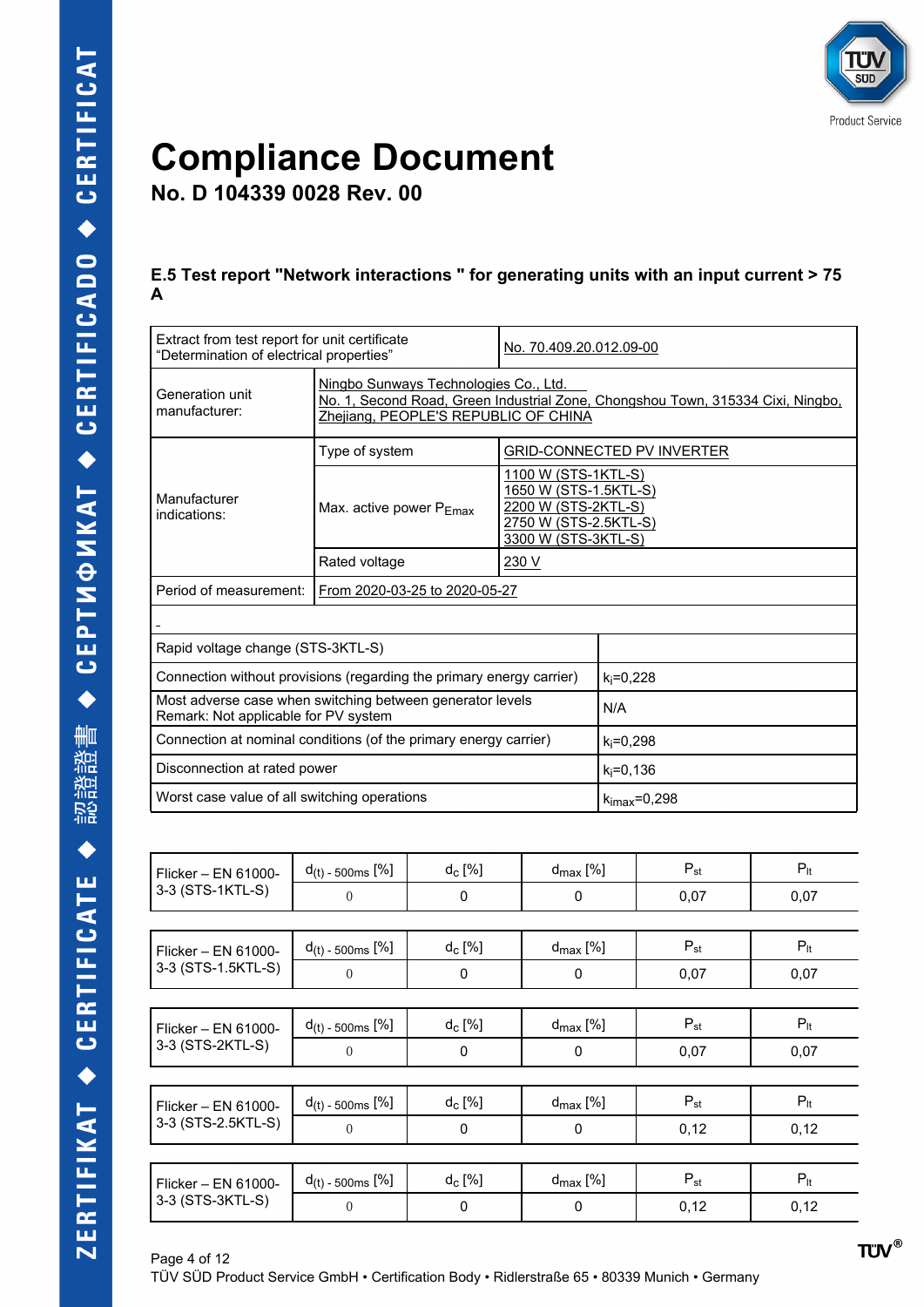| Harmonics (IEC 61000-3-2 (≤ 16A)) (STS-1KTL-S) |       |       |       |       |       |       |       |       |       |       |       |       |
|------------------------------------------------|-------|-------|-------|-------|-------|-------|-------|-------|-------|-------|-------|-------|
| Power<br>P/Pn<br>[%]                           | 0     | 10    | 20    | 30    | 40    | 50    | 60    | 70    | 80    | 90    | 100   | Limit |
| Ordinal<br>number                              | Α     | Α     | Α     | Α     | Α     | Α     | A     | Α     | Α     | Α     | Α     | A     |
| 2                                              | 0,012 | 0,011 | 0,014 | 0,014 | 0,019 | 0,021 | 0,022 | 0,024 | 0,027 | 0,027 | 0,030 | 1,080 |
| $\ensuremath{\mathsf{3}}$                      | 0,113 | 0,115 | 0,115 | 0,114 | 0,114 | 0,110 | 0,112 | 0,115 | 0,113 | 0,112 | 0,110 | 2,300 |
| 4                                              | 0,002 | 0,003 | 0,004 | 0,004 | 0,005 | 0,006 | 0,005 | 0,006 | 0,007 | 0,007 | 0,008 | 0,430 |
| 5                                              | 0,008 | 0,011 | 0,017 | 0,008 | 0,003 | 0,013 | 0,019 | 0,021 | 0,027 | 0,031 | 0,034 | 1,140 |
| 6                                              | 0,002 | 0,002 | 0,003 | 0,002 | 0,002 | 0,002 | 0,002 | 0,002 | 0,002 | 0,002 | 0,003 | 0,300 |
| $\overline{7}$                                 | 0,006 | 0,003 | 0,003 | 0,004 | 0,006 | 0,010 | 0,016 | 0,020 | 0,022 | 0,032 | 0,035 | 0,770 |
| 8                                              | 0,002 | 0,002 | 0,002 | 0,003 | 0,003 | 0,004 | 0,004 | 0,004 | 0,005 | 0,005 | 0,005 | 0,230 |
| 9                                              | 0,006 | 0,007 | 0,004 | 0,006 | 0,005 | 0,003 | 0,005 | 0,011 | 0,015 | 0,020 | 0,024 | 0,400 |
| 10                                             | 0,002 | 0,002 | 0,002 | 0,002 | 0,002 | 0,003 | 0,002 | 0,003 | 0,003 | 0,004 | 0,004 | 0,184 |
| 11                                             | 0,006 | 0,004 | 0,008 | 0,002 | 0,005 | 0,003 | 0,004 | 0,007 | 0,011 | 0,015 | 0,018 | 0,330 |
| 12                                             | 0,002 | 0,001 | 0,002 | 0,002 | 0,003 | 0,003 | 0,002 | 0,003 | 0,004 | 0,004 | 0,005 | 0,153 |
| 13                                             | 0,003 | 0,006 | 0,005 | 0,010 | 0,008 | 0,005 | 0,005 | 0,007 | 0,009 | 0,009 | 0,013 | 0,210 |
| 14                                             | 0,001 | 0,001 | 0,002 | 0,002 | 0,002 | 0,002 | 0,002 | 0,002 | 0,002 | 0,002 | 0,003 | 0,131 |
| 15                                             | 0,002 | 0,002 | 0,003 | 0,008 | 0,008 | 0,009 | 0,006 | 0,008 | 0,009 | 0,010 | 0,011 | 0,150 |
| 16                                             | 0,001 | 0,001 | 0,002 | 0,002 | 0,002 | 0,002 | 0,003 | 0,002 | 0,002 | 0,002 | 0,003 | 0,115 |
| 17                                             | 0,001 | 0,002 | 0,004 | 0,004 | 0,006 | 0,009 | 0,006 | 0,007 | 0,007 | 0,008 | 0,009 | 0,132 |
| 18                                             | 0,001 | 0,001 | 0,002 | 0,002 | 0,003 | 0,002 | 0,002 | 0,002 | 0,002 | 0,002 | 0,003 | 0,102 |
| 19                                             | 0,001 | 0,001 | 0,002 | 0,003 | 0,004 | 0,006 | 0,007 | 0,005 | 0,006 | 0,005 | 0,006 | 0,118 |
| 20                                             | 0,001 | 0,001 | 0,001 | 0,002 | 0,002 | 0,002 | 0,002 | 0,002 | 0,002 | 0,002 | 0,002 | 0,092 |
| 21                                             | 0,001 | 0,002 | 0,002 | 0,003 | 0,003 | 0,004 | 0,006 | 0,005 | 0,005 | 0,004 | 0,005 | 0,107 |
| 22                                             | 0,001 | 0,001 | 0,001 | 0,002 | 0,001 | 0,002 | 0,002 | 0,002 | 0,002 | 0,002 | 0,002 | 0,084 |
| 23                                             | 0,002 | 0,001 | 0,001 | 0,002 | 0,003 | 0,003 | 0,004 | 0,004 | 0,004 | 0,004 | 0,005 | 0,098 |
| 24                                             | 0,001 | 0,001 | 0,001 | 0,002 | 0,002 | 0,002 | 0,002 | 0,002 | 0,002 | 0,002 | 0,002 | 0,077 |
| 25                                             | 0,002 | 0,002 | 0,002 | 0,002 | 0,002 | 0,002 | 0,002 | 0,003 | 0,003 | 0,003 | 0,004 | 0,090 |
| 26                                             | 0,001 | 0,001 | 0,001 | 0,002 | 0,002 | 0,002 | 0,002 | 0,002 | 0,002 | 0,002 | 0,002 | 0,071 |
| 27                                             | 0,003 | 0,002 | 0,002 | 0,001 | 0,002 | 0,002 | 0,002 | 0,002 | 0,002 | 0,003 | 0,003 | 0,083 |
| 28                                             | 0,001 | 0,001 | 0,001 | 0,001 | 0,002 | 0,002 | 0,002 | 0,002 | 0,002 | 0,002 | 0,002 | 0,066 |
| 29                                             | 0,003 | 0,003 | 0,002 | 0,002 | 0,002 | 0,001 | 0,002 | 0,002 | 0,002 | 0,002 | 0,002 | 0,078 |
| 30                                             | 0,001 | 0,001 | 0,001 | 0,001 | 0,001 | 0,002 | 0,001 | 0,002 | 0,002 | 0,001 | 0,002 | 0,061 |
| 31                                             | 0,003 | 0,003 | 0,002 | 0,002 | 0,002 | 0,002 | 0,001 | 0,002 | 0,002 | 0,002 | 0,002 | 0,073 |
| 32                                             | 0,001 | 0,001 | 0,001 | 0,001 | 0,001 | 0,002 | 0,001 | 0,002 | 0,002 | 0,001 | 0,002 | 0,058 |
| 33                                             | 0,004 | 0,003 | 0,003 | 0,002 | 0,002 | 0,002 | 0,002 | 0,002 | 0,002 | 0,002 | 0,002 | 0,068 |
| 34                                             | 0,001 | 0,001 | 0,001 | 0,001 | 0,001 | 0,001 | 0,001 | 0,001 | 0,001 | 0,001 | 0,001 | 0,054 |
| 35                                             | 0,004 | 0,004 | 0,003 | 0,003 | 0,003 | 0,002 | 0,002 | 0,002 | 0,002 | 0,002 | 0,002 | 0,064 |
| 36                                             | 0,001 | 0,001 | 0,001 | 0,001 | 0,001 | 0,002 | 0,001 | 0,001 | 0,001 | 0,001 | 0,002 | 0,051 |
| 37                                             | 0,004 | 0,004 | 0,004 | 0,003 | 0,003 | 0,003 | 0,002 | 0,002 | 0,002 | 0,002 | 0,003 | 0,061 |
| 38                                             | 0,001 | 0,001 | 0,001 | 0,001 | 0,002 | 0,001 | 0,001 | 0,002 | 0,002 | 0,002 | 0,002 | 0,048 |
| 39                                             | 0,005 | 0,004 | 0,004 | 0,003 | 0,003 | 0,003 | 0,002 | 0,002 | 0,002 | 0,001 | 0,002 | 0,058 |
| 40                                             | 0,001 | 0,001 | 0,001 | 0,002 | 0,001 | 0,001 | 0,002 | 0,002 | 0,001 | 0,002 | 0,002 | 0,046 |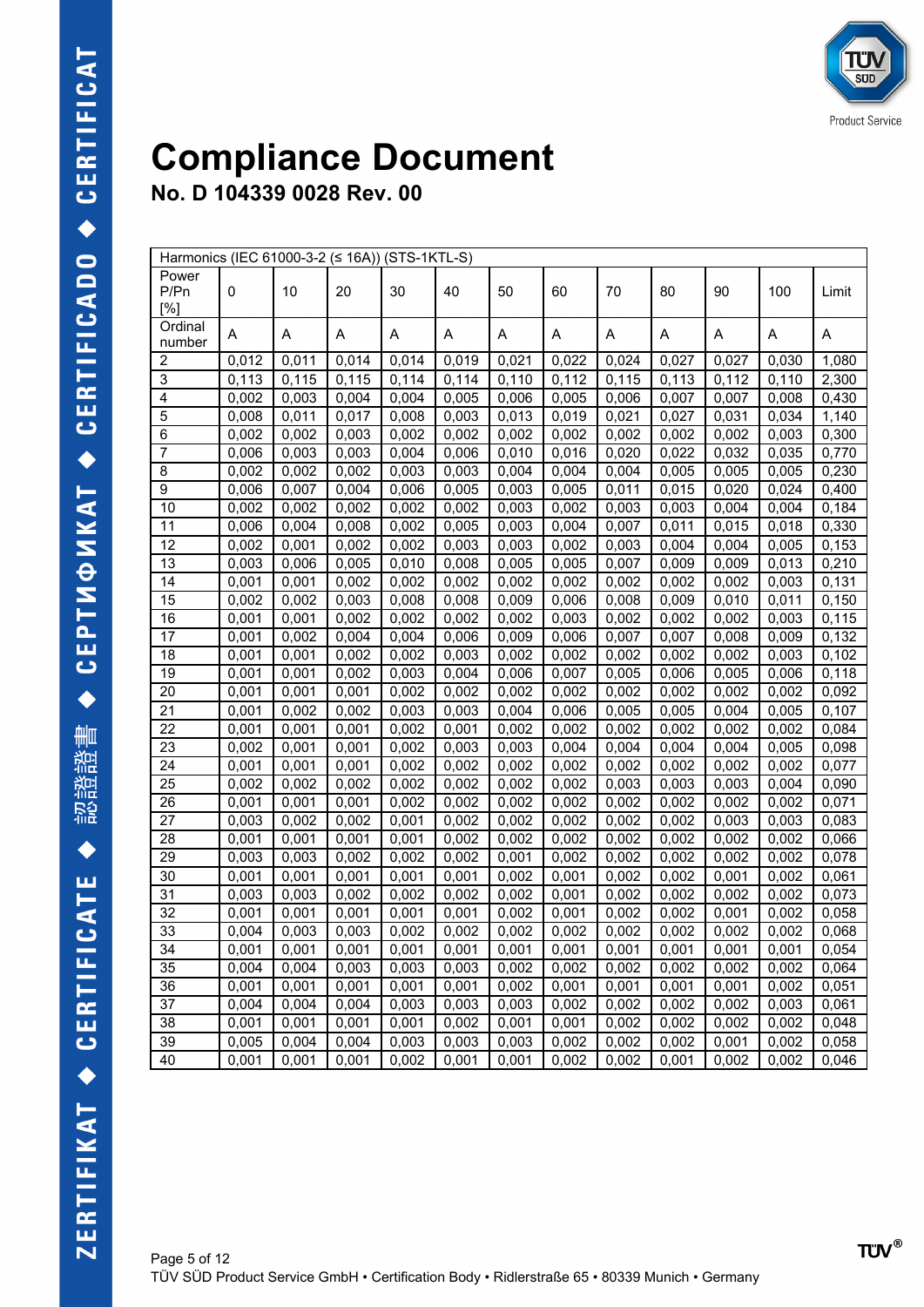|                  | Harmonics (IEC 61000-3-2 (≤ 16A)) (STS-1.5KTL-S) |       |       |       |       |       |       |       |       |       |       |       |
|------------------|--------------------------------------------------|-------|-------|-------|-------|-------|-------|-------|-------|-------|-------|-------|
| Power            |                                                  |       |       |       |       |       |       |       |       |       |       |       |
| P/Pn             | 0                                                | 10    | 20    | 30    | 40    | 50    | 60    | 70    | 80    | 90    | 100   | Limit |
| [%]              |                                                  |       |       |       |       |       |       |       |       |       |       |       |
| Ordinal          | Α                                                | A     | A     | Α     | Α     | Α     | Α     | Α     | Α     | Α     | A     | Α     |
| number           |                                                  |       |       |       |       |       |       |       |       |       |       |       |
| $\boldsymbol{2}$ | 0,012                                            | 0,013 | 0,014 | 0,019 | 0,022 | 0,025 | 0,027 | 0,031 | 0,036 | 0,039 | 0,041 | 1,080 |
| $\overline{3}$   | 0,115                                            | 0,114 | 0,114 | 0,115 | 0,112 | 0,111 | 0,112 | 0,111 | 0,124 | 0,125 | 0,123 | 2,300 |
| $\overline{4}$   | 0,003                                            | 0,003 | 0,004 | 0,005 | 0,005 | 0,007 | 0,007 | 0,007 | 0,006 | 0,008 | 0,009 | 0,430 |
| $\overline{5}$   | 0,007                                            | 0,013 | 0,008 | 0,008 | 0,019 | 0,026 | 0,031 | 0,035 | 0,039 | 0,040 | 0,044 | 1,140 |
| $\overline{6}$   | 0,003                                            | 0,002 | 0,002 | 0,002 | 0,002 | 0,002 | 0,002 | 0,002 | 0,002 | 0,002 | 0,003 | 0,300 |
| $\overline{7}$   | 0,004                                            | 0,009 | 0,004 | 0,004 | 0,016 | 0,025 | 0,032 | 0,033 | 0,036 | 0,036 | 0,042 | 0,770 |
| 8                | 0,002                                            | 0,002 | 0,003 | 0,003 | 0,004 | 0,005 | 0,005 | 0,005 | 0,004 | 0,004 | 0,004 | 0,230 |
| 9                | 0,005                                            | 0,003 | 0,006 | 0,005 | 0,005 | 0,013 | 0,020 | 0,024 | 0,030 | 0,031 | 0,038 | 0,400 |
| 10               | 0,002                                            | 0,002 | 0,002 | 0,002 | 0,002 | 0,003 | 0,004 | 0,003 | 0,004 | 0,003 | 0,003 | 0,184 |
| 11               | 0,005                                            | 0,006 | 0,002 | 0,004 | 0,004 | 0,008 | 0,015 | 0,021 | 0,025 | 0,025 | 0,030 | 0,330 |
| 12               | 0,001                                            | 0,002 | 0,002 | 0,002 | 0,002 | 0,004 | 0,004 | 0,004 | 0,004 | 0,004 | 0,004 | 0,153 |
| 13               | 0,004                                            | 0,002 | 0,010 | 0,006 | 0,005 | 0,005 | 0,009 | 0,015 | 0,019 | 0,020 | 0,024 | 0,210 |
| 14               | 0,001                                            | 0,002 | 0,002 | 0,002 | 0,002 | 0,002 | 0,002 | 0,003 | 0,003 | 0,003 | 0,004 | 0,131 |
| 15               | 0,002                                            | 0,006 | 0,008 | 0,009 | 0,006 | 0,007 | 0,010 | 0,014 | 0,009 | 0,012 | 0,015 | 0,150 |
| 16               | 0,002                                            | 0,002 | 0,002 | 0,002 | 0,003 | 0,002 | 0,002 | 0,003 | 0,003 | 0,004 | 0,004 | 0,115 |
| 17               | 0,003                                            | 0,002 | 0,004 | 0,007 | 0,006 | 0,006 | 0,008 | 0,010 | 0,006 | 0,007 | 0,010 | 0,132 |
| 18               | 0,001                                            | 0,001 | 0,002 | 0,002 | 0,002 | 0,002 | 0,002 | 0,003 | 0,002 | 0,003 | 0,002 | 0,102 |
| 19               | 0,001                                            | 0,001 | 0,003 | 0,004 | 0,007 | 0,006 | 0,005 | 0,007 | 0,003 | 0,005 | 0,005 | 0,118 |
| 20               | 0,001                                            | 0,001 | 0,002 | 0,002 | 0,002 | 0,002 | 0,002 | 0,002 | 0,002 | 0,002 | 0,003 | 0,092 |
| 21               | 0,001                                            | 0,002 | 0,003 | 0,002 | 0,006 | 0,005 | 0,004 | 0,005 | 0,003 | 0,003 | 0,004 | 0,107 |
| 22               | 0,001                                            | 0,001 | 0,002 | 0,002 | 0,002 | 0,002 | 0,002 | 0,002 | 0,002 | 0,002 | 0,003 | 0,084 |
| 23               | 0,002                                            | 0,002 | 0,002 | 0,002 | 0,004 | 0,005 | 0,004 | 0,004 | 0,002 | 0,002 | 0,003 | 0,098 |
| 24               | 0,001                                            | 0,001 | 0,002 | 0,002 | 0,002 | 0,002 | 0,002 | 0,002 | 0,002 | 0,002 | 0,002 | 0,077 |
| 25               | 0,002                                            | 0,002 | 0,002 | 0,002 | 0,002 | 0,004 | 0,003 | 0,003 | 0,002 | 0,002 | 0,003 | 0,090 |
| 26               | 0,001                                            | 0,001 | 0,002 | 0,002 | 0,002 | 0,002 | 0,002 | 0,002 | 0,002 | 0,002 | 0,002 | 0,071 |
| 27               | 0,002                                            | 0,002 | 0,001 | 0,002 | 0,002 | 0,002 | 0,003 | 0,003 | 0,002 | 0,002 | 0,002 | 0,083 |
| 28               | 0,001                                            | 0,001 | 0,001 | 0,002 | 0,002 | 0,002 | 0,002 | 0,002 | 0,002 | 0,002 | 0,002 | 0,066 |
| 29               | 0,003                                            | 0,003 | 0,002 | 0,002 | 0,002 | 0,002 | 0,002 | 0,003 | 0,002 | 0,003 | 0,002 | 0,078 |
| 30               | 0,001                                            | 0,001 | 0,001 | 0,001 | 0,001 | 0,002 | 0,001 | 0,002 | 0,002 | 0,002 | 0,002 | 0,061 |
| 31               | 0,003                                            | 0,003 | 0,002 | 0,002 | 0,001 | 0,002 | 0,002 | 0,002 | 0,002 | 0,002 | 0,002 | 0,073 |
| 32               | 0,001                                            | 0,001 | 0,001 | 0,001 | 0,001 | 0,002 | 0,001 | 0,002 | 0,002 | 0,002 | 0,002 | 0,058 |
| 33               | 0,004                                            | 0,003 | 0,002 | 0,002 | 0,002 | 0,002 | 0,002 | 0,002 | 0,003 | 0,003 | 0,003 | 0,068 |
| 34               | 0,001                                            | 0,001 | 0,001 | 0,001 | 0,001 | 0,001 | 0,001 | 0,002 | 0,002 | 0,002 | 0,002 | 0,054 |
| 35               | 0,004                                            | 0,004 | 0,003 | 0,003 | 0,002 | 0,002 | 0,002 | 0,002 | 0,003 | 0,003 | 0,003 | 0,064 |
| 36               | 0,001                                            | 0,001 | 0,001 | 0,001 | 0,001 | 0,002 | 0,001 | 0,002 | 0,002 | 0,002 | 0,002 | 0,051 |
| 37               | 0,004                                            | 0,004 | 0,003 | 0,003 | 0,002 | 0,002 | 0,002 | 0,002 | 0,004 | 0,003 | 0,004 | 0,061 |
| 38               | 0,001                                            | 0,001 | 0,001 | 0,001 | 0,001 | 0,002 | 0,002 | 0,001 | 0,002 | 0,002 | 0,002 | 0,048 |
| 39               | 0,005                                            | 0,004 | 0,003 | 0,003 | 0,002 | 0,002 | 0,001 | 0,002 | 0,003 | 0,004 | 0,003 | 0,058 |
| 40               | 0,001                                            | 0,001 | 0,002 | 0,001 | 0,002 | 0,001 | 0,002 | 0,002 | 0,002 | 0,002 | 0,002 | 0,046 |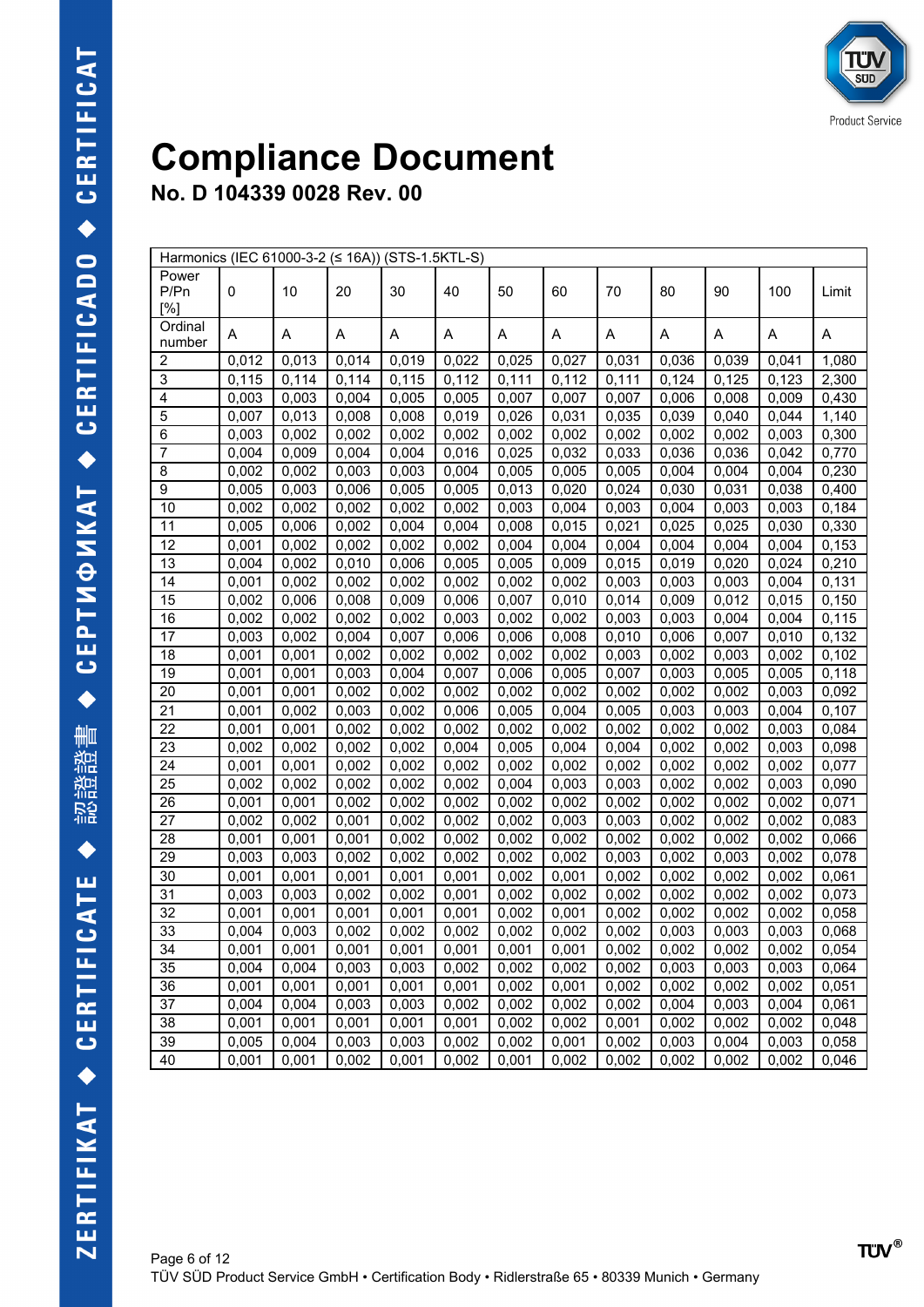|                 | Harmonics (IEC 61000-3-2 (≤ 16A)) (STS-2KTL-S) |       |       |       |       |       |       |       |       |       |       |       |
|-----------------|------------------------------------------------|-------|-------|-------|-------|-------|-------|-------|-------|-------|-------|-------|
| Power           |                                                |       |       |       |       |       |       |       |       |       |       |       |
| P/Pn            | 0                                              | 10    | 20    | 30    | 40    | 50    | 60    | 70    | 80    | 90    | 100   | Limit |
| [%]             |                                                |       |       |       |       |       |       |       |       |       |       |       |
| Ordinal         | Α                                              | Α     | A     | Α     | Α     | Α     | A     | Α     | Α     | Α     | Α     | Α     |
| number          |                                                |       |       |       |       |       |       |       |       |       |       |       |
| 2               | 0,011                                          | 0,014 | 0,019 | 0,022 | 0,027 | 0,030 | 0,036 | 0,040 | 0,042 | 0,045 | 0,053 | 1,080 |
| 3               | 0,115                                          | 0,115 | 0,114 | 0,112 | 0,113 | 0,110 | 0,124 | 0,126 | 0,124 | 0,121 | 0,125 | 2,300 |
| 4               | 0,003                                          | 0,004 | 0,005 | 0,005 | 0,007 | 0,008 | 0,006 | 0,008 | 0,010 | 0,010 | 0,009 | 0,430 |
| 5               | 0,011                                          | 0,017 | 0,003 | 0,019 | 0,027 | 0,034 | 0,039 | 0,042 | 0,044 | 0,049 | 0,059 | 1,140 |
| 6               | 0,002                                          | 0,003 | 0,002 | 0,002 | 0,002 | 0,003 | 0,002 | 0,003 | 0,004 | 0,002 | 0,002 | 0,300 |
| $\overline{7}$  | 0,003                                          | 0,003 | 0,006 | 0,016 | 0,022 | 0,035 | 0,036 | 0,038 | 0,040 | 0,044 | 0,047 | 0,770 |
| 8               | 0,002                                          | 0,002 | 0,003 | 0,004 | 0,005 | 0,005 | 0,004 | 0,004 | 0,004 | 0,003 | 0,003 | 0,230 |
| 9               | 0,007                                          | 0,004 | 0,005 | 0,005 | 0,015 | 0,024 | 0,030 | 0,032 | 0,036 | 0,044 | 0,049 | 0,400 |
| 10              | 0,002                                          | 0,002 | 0,002 | 0,002 | 0,003 | 0,004 | 0,004 | 0,004 | 0,004 | 0,004 | 0,004 | 0,184 |
| 11              | 0,004                                          | 0,008 | 0,005 | 0,004 | 0,011 | 0,018 | 0,025 | 0,024 | 0,029 | 0,036 | 0,043 | 0,330 |
| 12              | 0,001                                          | 0,002 | 0,003 | 0,002 | 0,004 | 0,005 | 0,004 | 0,004 | 0,004 | 0,004 | 0,005 | 0,153 |
| 13              | 0,006                                          | 0,005 | 0,008 | 0,005 | 0,009 | 0,013 | 0,019 | 0,020 | 0,021 | 0,030 | 0,032 | 0,210 |
| 14              | 0,001                                          | 0,002 | 0,002 | 0,002 | 0,002 | 0,003 | 0,003 | 0,004 | 0,004 | 0,003 | 0,003 | 0,131 |
| 15              | 0,002                                          | 0,003 | 0,008 | 0,006 | 0,009 | 0,011 | 0,009 | 0,012 | 0,015 | 0,020 | 0,024 | 0,150 |
| 16              | 0,001                                          | 0,002 | 0,002 | 0,003 | 0,002 | 0,003 | 0,003 | 0,003 | 0,005 | 0,005 | 0,003 | 0,115 |
| 17              | 0,002                                          | 0,004 | 0,006 | 0,006 | 0,007 | 0,009 | 0,006 | 0,008 | 0,010 | 0,012 | 0,013 | 0,132 |
| 18              | 0,001                                          | 0,002 | 0,003 | 0,002 | 0,002 | 0,003 | 0,002 | 0,003 | 0,003 | 0,004 | 0,003 | 0,102 |
| 19              | 0,001                                          | 0,002 | 0,004 | 0,007 | 0,006 | 0,006 | 0,003 | 0,005 | 0,007 | 0,011 | 0,010 | 0,118 |
| 20              | 0,001                                          | 0,001 | 0,002 | 0,002 | 0,002 | 0,002 | 0,002 | 0,002 | 0,002 | 0,003 | 0,004 | 0,092 |
| $\overline{21}$ | 0,002                                          | 0,002 | 0,003 | 0,006 | 0,005 | 0,005 | 0,003 | 0,003 | 0,005 | 0,007 | 0,008 | 0,107 |
| 22              | 0,001                                          | 0,001 | 0,001 | 0,002 | 0,002 | 0,002 | 0,002 | 0,002 | 0,002 | 0,002 | 0,003 | 0,084 |
| 23              | 0,001                                          | 0,001 | 0,003 | 0,004 | 0,004 | 0,005 | 0,002 | 0,002 | 0,003 | 0,005 | 0,006 | 0,098 |
| 24              | 0,001                                          | 0,001 | 0,002 | 0,002 | 0,002 | 0,002 | 0,002 | 0,002 | 0,002 | 0,002 | 0,002 | 0,077 |
| 25              | 0,002                                          | 0,002 | 0,002 | 0,002 | 0,003 | 0,004 | 0,002 | 0,002 | 0,003 | 0,003 | 0,004 | 0,090 |
| 26              | 0,001                                          | 0,001 | 0,002 | 0,002 | 0,002 | 0,002 | 0,002 | 0,002 | 0,002 | 0,002 | 0,002 | 0,071 |
| 27              | 0,002                                          | 0,002 | 0,002 | 0,002 | 0,002 | 0,003 | 0,002 | 0,002 | 0,002 | 0,003 | 0,003 | 0,083 |
| 28              | 0,001                                          | 0,001 | 0,002 | 0,002 | 0,002 | 0,002 | 0,002 | 0,002 | 0,002 | 0,002 | 0,002 | 0,066 |
| 29              | 0,003                                          | 0,002 | 0,002 | 0,002 | 0,002 | 0,002 | 0,002 | 0,002 | 0,002 | 0,003 | 0,003 | 0,078 |
| 30              | 0,001                                          | 0,001 | 0,001 | 0,001 | 0,002 | 0,002 | 0,002 | 0,002 | 0,002 | 0,002 | 0,002 | 0,061 |
| 31              | 0,003                                          | 0,002 | 0,002 | 0,001 | 0,002 | 0,002 | 0,002 | 0,002 | 0,003 | 0,003 | 0,002 | 0,073 |
| 32              | 0,001                                          | 0,001 | 0,001 | 0,001 | 0,002 | 0,002 | 0,002 | 0,002 | 0,002 | 0,002 | 0,002 | 0,058 |
| 33              | 0,003                                          | 0,003 | 0,002 | 0,002 | 0,002 | 0,002 | 0,003 | 0,003 | 0,003 | 0,003 | 0,003 | 0,068 |
| 34              | 0,001                                          | 0,001 | 0,001 | 0,001 | 0,001 | 0,001 | 0,002 | 0,002 | 0,002 | 0,002 | 0,002 | 0,054 |
| 35              | 0,004                                          | 0,003 | 0,003 | 0,002 | 0,002 | 0,002 | 0,003 | 0,004 | 0,003 | 0,002 | 0,003 | 0,064 |
| 36              | 0,001                                          | 0,001 | 0,001 | 0,001 | 0,001 | 0,002 | 0,002 | 0,002 | 0,002 | 0,003 | 0,002 | 0,051 |
| 37              | 0,004                                          | 0,004 | 0,003 | 0,002 | 0,002 | 0,003 | 0,004 | 0,003 | 0,003 | 0,004 | 0,004 | 0,061 |
| 38              | 0,001                                          | 0,001 | 0,002 | 0,001 | 0,002 | 0,002 | 0,002 | 0,002 | 0,002 | 0,003 | 0,002 | 0,048 |
| 39              | 0,004                                          | 0,004 | 0,003 | 0,002 | 0,002 | 0,002 | 0,003 | 0,003 | 0,003 | 0,003 | 0,003 | 0,058 |
| 40              | 0,001                                          | 0,001 | 0,001 | 0,002 | 0,001 | 0,002 | 0,002 | 0,002 | 0,002 | 0,002 | 0,002 | 0,046 |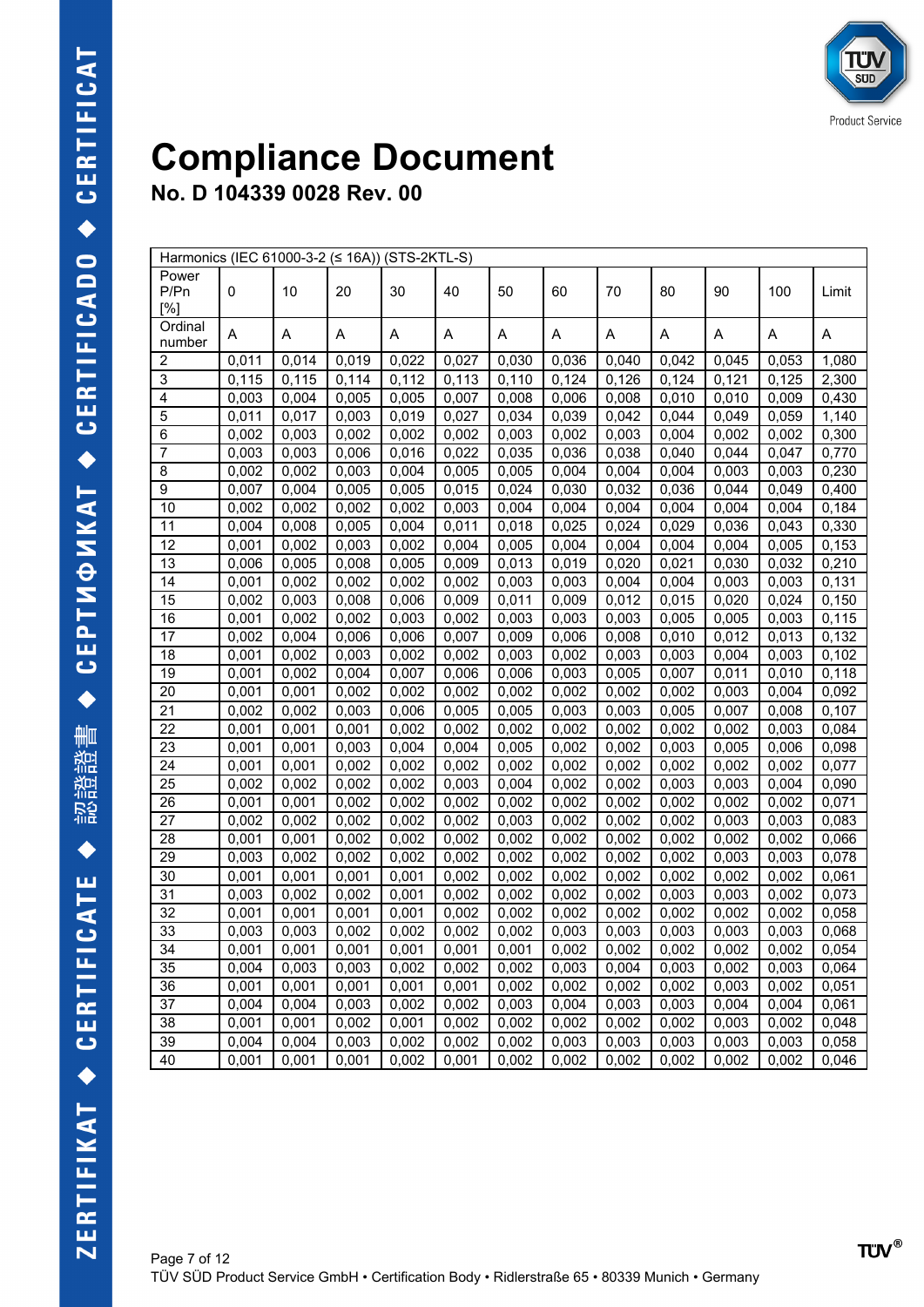|                          | Harmonics (IEC 61000-3-2 (≤ 16A)) (STS-2.5KTL-S) |       |       |       |       |       |       |       |       |       |       |       |
|--------------------------|--------------------------------------------------|-------|-------|-------|-------|-------|-------|-------|-------|-------|-------|-------|
| Power                    |                                                  |       |       |       |       |       |       |       |       |       |       |       |
| P/Pn                     | 0                                                | 10    | 20    | 30    | 40    | 50    | 60    | 70    | 80    | 90    | 100   | Limit |
| [%]                      |                                                  |       |       |       |       |       |       |       |       |       |       |       |
| Ordinal                  | Α                                                | Α     | Α     | Α     | Α     | Α     | Α     | Α     | Α     | Α     | Α     | Α     |
| number                   |                                                  |       |       |       |       |       |       |       |       |       |       |       |
| 2                        | 0,012                                            | 0,014 | 0,021 | 0,025 | 0,030 | 0,037 | 0,041 | 0,044 | 0,053 | 0,060 | 0,063 | 1,080 |
| 3                        | 0,113                                            | 0,114 | 0,110 | 0,111 | 0,110 | 0,124 | 0,123 | 0,121 | 0,125 | 0,128 | 0,132 | 2,300 |
| 4                        | 0,002                                            | 0,004 | 0,006 | 0,007 | 0,008 | 0,007 | 0,009 | 0,010 | 0,009 | 0,010 | 0,013 | 0,430 |
| 5                        | 0,011                                            | 0,013 | 0,013 | 0,026 | 0,034 | 0,040 | 0,044 | 0,048 | 0,059 | 0,065 | 0,077 | 1,140 |
| 6                        | 0,002                                            | 0,002 | 0,002 | 0,002 | 0,003 | 0,003 | 0,003 | 0,002 | 0,002 | 0,004 | 0,005 | 0,300 |
| $\overline{\mathcal{I}}$ | 0,008                                            | 0,004 | 0,010 | 0,025 | 0,035 | 0,039 | 0,042 | 0,042 | 0,047 | 0,054 | 0,060 | 0,770 |
| 8                        | 0,002                                            | 0,003 | 0,004 | 0,005 | 0,005 | 0,004 | 0,004 | 0,004 | 0,003 | 0,004 | 0,006 | 0,230 |
| 9                        | 0,007                                            | 0,008 | 0,003 | 0,013 | 0,024 | 0,033 | 0,038 | 0,042 | 0,049 | 0,052 | 0,056 | 0,400 |
| 10                       | 0,002                                            | 0,002 | 0,003 | 0,003 | 0,004 | 0,004 | 0,003 | 0,005 | 0,004 | 0,005 | 0,006 | 0,184 |
| 11                       | 0,003                                            | 0,003 | 0,003 | 0,008 | 0,018 | 0,026 | 0,030 | 0,035 | 0,043 | 0,051 | 0,055 | 0,330 |
| 12                       | 0,002                                            | 0,002 | 0,003 | 0,004 | 0,005 | 0,004 | 0,004 | 0,004 | 0,005 | 0,006 | 0,005 | 0,153 |
| 13                       | 0,003                                            | 0,007 | 0,005 | 0,005 | 0,013 | 0,018 | 0,024 | 0,029 | 0,032 | 0,041 | 0,047 | 0,210 |
| 14                       | 0,002                                            | 0,002 | 0,002 | 0,002 | 0,003 | 0,003 | 0,004 | 0,004 | 0,003 | 0,004 | 0,005 | 0,131 |
| 15                       | 0,004                                            | 0,003 | 0,009 | 0,007 | 0,011 | 0,008 | 0,015 | 0,019 | 0,024 | 0,030 | 0,030 | 0,150 |
| 16                       | 0,002                                            | 0,002 | 0,002 | 0,002 | 0,003 | 0,004 | 0,004 | 0,005 | 0,003 | 0,003 | 0,003 | 0,115 |
| 17                       | 0,002                                            | 0,002 | 0,009 | 0,006 | 0,009 | 0,006 | 0,010 | 0,013 | 0,013 | 0,021 | 0,023 | 0,132 |
| 18                       | 0,001                                            | 0,002 | 0,002 | 0,002 | 0,003 | 0,003 | 0,002 | 0,004 | 0,003 | 0,003 | 0,003 | 0,102 |
| 19                       | 0,002                                            | 0,004 | 0,006 | 0,006 | 0,006 | 0,005 | 0,005 | 0,011 | 0,010 | 0,012 | 0,015 | 0,118 |
| 20                       | 0,001                                            | 0,001 | 0,002 | 0,002 | 0,002 | 0,002 | 0,003 | 0,002 | 0,004 | 0,003 | 0,003 | 0,092 |
| 21                       | 0,002                                            | 0,002 | 0,004 | 0,005 | 0,005 | 0,003 | 0,004 | 0,007 | 0,008 | 0,010 | 0,007 | 0,107 |
| 22                       | 0,001                                            | 0,001 | 0,002 | 0,002 | 0,002 | 0,002 | 0,003 | 0,002 | 0,003 | 0,003 | 0,003 | 0,084 |
| 23                       | 0,002                                            | 0,002 | 0,003 | 0,005 | 0,005 | 0,002 | 0,003 | 0,004 | 0,006 | 0,007 | 0,007 | 0,098 |
| 24                       | 0,001                                            | 0,002 | 0,002 | 0,002 | 0,002 | 0,002 | 0,002 | 0,002 | 0,002 | 0,003 | 0,002 | 0,077 |
| 25                       | 0,001                                            | 0,001 | 0,002 | 0,004 | 0,004 | 0,002 | 0,003 | 0,003 | 0,004 | 0,005 | 0,006 | 0,090 |
| 26                       | 0,001                                            | 0,001 | 0,002 | 0,002 | 0,002 | 0,002 | 0,002 | 0,002 | 0,002 | 0,002 | 0,002 | 0,071 |
| 27                       | 0,002                                            | 0,002 | 0,002 | 0,002 | 0,003 | 0,002 | 0,002 | 0,002 | 0,003 | 0,004 | 0,003 | 0,083 |
| 28                       | 0,001                                            | 0,001 | 0,002 | 0,002 | 0,002 | 0,002 | 0,002 | 0,002 | 0,002 | 0,002 | 0,002 | 0,066 |
| 29                       | 0,003                                            | 0,002 | 0,001 | 0,002 | 0,002 | 0,002 | 0,002 | 0,003 | 0,003 | 0,002 | 0,003 | 0,078 |
| 30                       | 0,001                                            | 0,001 | 0,002 | 0,002 | 0,002 | 0,002 | 0,002 | 0,002 | 0,002 | 0,002 | 0,002 | 0,061 |
| 31                       | 0,003                                            | 0,002 | 0,002 | 0,002 | 0,002 | 0,002 | 0,002 | 0,002 | 0,002 | 0,002 | 0,002 | 0,073 |
| 32                       | 0,001                                            | 0,001 | 0,002 | 0,002 | 0,002 | 0,002 | 0,002 | 0,002 | 0,002 | 0,002 | 0,002 | 0,058 |
| 33                       | 0,004                                            | 0,003 | 0,002 | 0,002 | 0,002 | 0,003 | 0,003 | 0,002 | 0,003 | 0,003 | 0,003 | 0,068 |
| 34                       | 0,001                                            | 0,001 | 0,001 | 0,001 | 0,001 | 0,002 | 0,002 | 0,002 | 0,002 | 0,002 | 0,002 | 0,054 |
| 35                       | 0,003                                            | 0,003 | 0,002 | 0,002 | 0,002 | 0,003 | 0,003 | 0,003 | 0,003 | 0,003 | 0,003 | 0,064 |
| 36                       | 0,001                                            | 0,001 | 0,002 | 0,002 | 0,002 | 0,002 | 0,002 | 0,002 | 0,002 | 0,003 | 0,003 | 0,051 |
| 37                       | 0,004                                            | 0,003 | 0,003 | 0,002 | 0,003 | 0,004 | 0,004 | 0,003 | 0,004 | 0,003 | 0,003 | 0,061 |
| 38                       | 0,001                                            | 0,001 | 0,001 | 0,002 | 0,002 | 0,002 | 0,002 | 0,002 | 0,002 | 0,003 | 0,003 | 0,048 |
| 39                       | 0,004                                            | 0,003 | 0,003 | 0,002 | 0,002 | 0,003 | 0,003 | 0,004 | 0,003 | 0,004 | 0,004 | 0,058 |
| 40                       | 0,001                                            | 0,001 | 0,001 | 0,001 | 0,002 | 0,002 | 0,002 | 0,002 | 0,002 | 0,002 | 0,003 | 0,046 |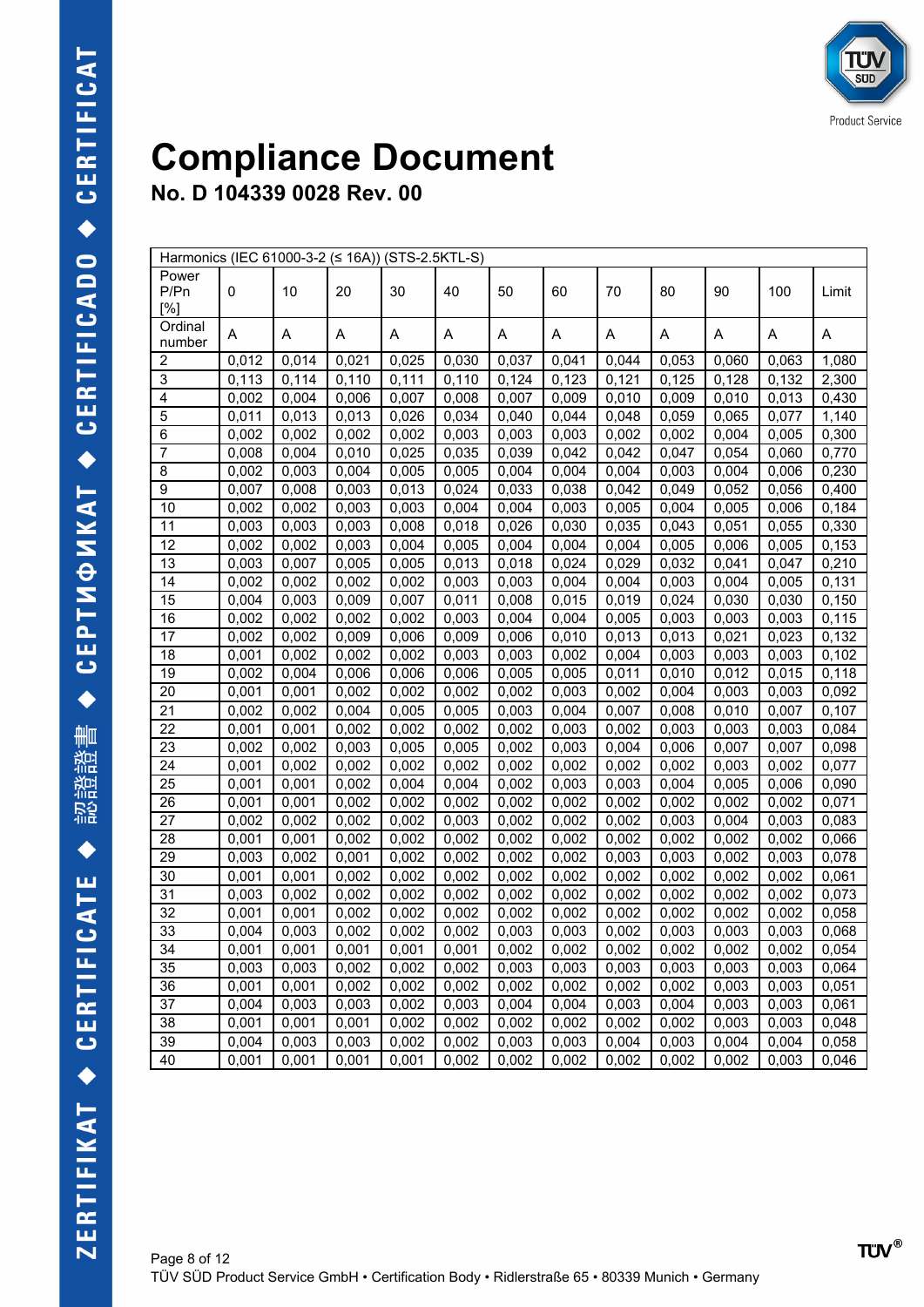|                      | Harmonics (IEC 61000-3-2 (≤ 16A)) (STS-3KTL-S) |       |       |       |       |       |       |       |       |       |       |       |
|----------------------|------------------------------------------------|-------|-------|-------|-------|-------|-------|-------|-------|-------|-------|-------|
| Power<br>P/Pn<br>[%] | 0                                              | 10    | 20    | 30    | 40    | 50    | 60    | 70    | 80    | 90    | 100   | Limit |
| Ordinal<br>number    | Α                                              | Α     | Α     | Α     | Α     | Α     | Α     | Α     | Α     | Α     | Α     | A     |
| 2                    | 0,013                                          | 0,014 | 0,022 | 0,027 | 0,036 | 0,041 | 0,045 | 0,056 | 0,062 | 0,068 | 0,077 | 1,080 |
| 3                    | 0,114                                          | 0,114 | 0,112 | 0,112 | 0,124 | 0,123 | 0,121 | 0,127 | 0,130 | 0,137 | 0,144 | 2,300 |
| 4                    | 0,003                                          | 0,004 | 0,005 | 0,007 | 0,006 | 0,009 | 0,010 | 0,010 | 0,012 | 0,012 | 0,013 | 0,430 |
| 5                    | 0,013                                          | 0,008 | 0,019 | 0,031 | 0,039 | 0,044 | 0,049 | 0,061 | 0,071 | 0,085 | 0,099 | 1,140 |
| 6                    | 0,002                                          | 0,002 | 0,002 | 0,002 | 0,002 | 0,003 | 0,002 | 0,003 | 0,005 | 0,003 | 0,003 | 0,300 |
| 7                    | 0,009                                          | 0,004 | 0,016 | 0,032 | 0,036 | 0,042 | 0,044 | 0,051 | 0,057 | 0,064 | 0,071 | 0,770 |
| 8                    | 0,002                                          | 0,003 | 0,004 | 0,005 | 0,004 | 0,004 | 0,003 | 0,004 | 0,007 | 0,008 | 0,007 | 0,230 |
| 9                    | 0,003                                          | 0,006 | 0,005 | 0,020 | 0,030 | 0,038 | 0,044 | 0,049 | 0,053 | 0,053 | 0,064 | 0,400 |
| 10                   | 0,002                                          | 0,002 | 0,002 | 0,004 | 0,004 | 0,003 | 0,004 | 0,004 | 0,007 | 0,005 | 0,011 | 0,184 |
| 11                   | 0,006                                          | 0,002 | 0,004 | 0,015 | 0,025 | 0,030 | 0,036 | 0,047 | 0,053 | 0,053 | 0,053 | 0,330 |
| 12                   | 0,002                                          | 0,002 | 0,002 | 0,004 | 0,004 | 0,004 | 0,004 | 0,006 | 0,007 | 0,005 | 0,006 | 0,153 |
| 13                   | 0,002                                          | 0,010 | 0,005 | 0,009 | 0,019 | 0,024 | 0,030 | 0,037 | 0,043 | 0,048 | 0,053 | 0,210 |
| 14                   | 0,002                                          | 0,002 | 0,002 | 0,002 | 0,003 | 0,004 | 0,003 | 0,004 | 0,005 | 0,007 | 0,003 | 0,131 |
| 15                   | 0,006                                          | 0,008 | 0,006 | 0,010 | 0,009 | 0,015 | 0,020 | 0,028 | 0,028 | 0,030 | 0,038 | 0,150 |
| 16                   | 0,002                                          | 0,002 | 0,003 | 0,002 | 0,003 | 0,004 | 0,005 | 0,004 | 0,003 | 0,003 | 0,006 | 0,115 |
| 17                   | 0,002                                          | 0,004 | 0,006 | 0,008 | 0,006 | 0,010 | 0,012 | 0,018 | 0,022 | 0,025 | 0,025 | 0,132 |
| 18                   | 0,001                                          | 0,002 | 0,002 | 0,002 | 0,002 | 0,002 | 0,004 | 0,004 | 0,004 | 0,003 | 0,004 | 0,102 |
| 19                   | 0,001                                          | 0,003 | 0,007 | 0,005 | 0,003 | 0,005 | 0,011 | 0,011 | 0,012 | 0,017 | 0,020 | 0,118 |
| 20                   | 0,001                                          | 0,002 | 0,002 | 0,002 | 0,002 | 0,003 | 0,003 | 0,003 | 0,004 | 0,003 | 0,003 | 0,092 |
| 21                   | 0,002                                          | 0,003 | 0,006 | 0,004 | 0,003 | 0,004 | 0,007 | 0,009 | 0,007 | 0,009 | 0,014 | 0,107 |
| 22                   | 0,001                                          | 0,002 | 0,002 | 0,002 | 0,002 | 0,003 | 0,002 | 0,004 | 0,003 | 0,003 | 0,002 | 0,084 |
| 23                   | 0,002                                          | 0,002 | 0,004 | 0,004 | 0,002 | 0,003 | 0,005 | 0,007 | 0,007 | 0,006 | 0,008 | 0,098 |
| 24                   | 0,001                                          | 0,002 | 0,002 | 0,002 | 0,002 | 0,002 | 0,002 | 0,002 | 0,002 | 0,003 | 0,003 | 0,077 |
| 25                   | 0,002                                          | 0,002 | 0,002 | 0,003 | 0,002 | 0,003 | 0,003 | 0,005 | 0,005 | 0,007 | 0,006 | 0,090 |
| 26                   | 0,001                                          | 0,002 | 0,002 | 0,002 | 0,002 | 0,002 | 0,002 | 0,002 | 0,002 | 0,002 | 0,002 | 0,071 |
| 27                   | 0,002                                          | 0,001 | 0,002 | 0,003 | 0,002 | 0,002 | 0,003 | 0,003 | 0,003 | 0,004 | 0,004 | 0,083 |
| 28                   | 0,001                                          | 0,001 | 0,002 | 0,002 | 0,002 | 0,002 | 0,002 | 0,002 | 0,002 | 0,002 | 0,002 | 0,066 |
| 29                   | 0,003                                          | 0,002 | 0,002 | 0,002 | 0,002 | 0,002 | 0,003 | 0,002 | 0,003 | 0,003 | 0,005 | 0,078 |
| 30                   | 0,001                                          | 0,001 | 0,001 | 0,001 | 0,002 | 0,002 | 0,002 | 0,002 | 0,002 | 0,002 | 0,002 | 0,061 |
| 31                   | 0,003                                          | 0,002 | 0,001 | 0,002 | 0,002 | 0,002 | 0,003 | 0,002 | 0,002 | 0,003 | 0,004 | 0,073 |
| 32                   | 0,001                                          | 0,001 | 0,001 | 0,001 | 0,002 | 0,002 | 0,002 | 0,002 | 0,002 | 0,002 | 0,002 | 0,058 |
| 33                   | 0,003                                          | 0,002 | 0,002 | 0,002 | 0,003 | 0,003 | 0,003 | 0,003 | 0,003 | 0,003 | 0,003 | 0,068 |
| 34                   | 0,001                                          | 0,001 | 0,001 | 0,001 | 0,002 | 0,002 | 0,002 | 0,002 | 0,002 | 0,002 | 0,002 | 0,054 |
| 35                   | 0,004                                          | 0,003 | 0,002 | 0,002 | 0,003 | 0,003 | 0,002 | 0,003 | 0,003 | 0,004 | 0,004 | 0,064 |
| 36                   | 0,001                                          | 0,001 | 0,001 | 0,001 | 0,002 | 0,002 | 0,003 | 0,003 | 0,003 | 0,003 | 0,003 | 0,051 |
| 37                   | 0,004                                          | 0,003 | 0,002 | 0,002 | 0,004 | 0,004 | 0,004 | 0,004 | 0,004 | 0,004 | 0,004 | 0,061 |
| 38                   | 0,001                                          | 0,001 | 0,001 | 0,002 | 0,002 | 0,002 | 0,003 | 0,003 | 0,003 | 0,003 | 0,003 | 0,048 |
| 39                   | 0,004                                          | 0,003 | 0,002 | 0,001 | 0,003 | 0,003 | 0,003 | 0,003 | 0,004 | 0,004 | 0,004 | 0,058 |
| 40                   | 0,001                                          | 0,002 | 0,002 | 0,002 | 0,002 | 0,002 | 0,002 | 0,003 | 0,003 | 0,004 | 0,003 | 0,046 |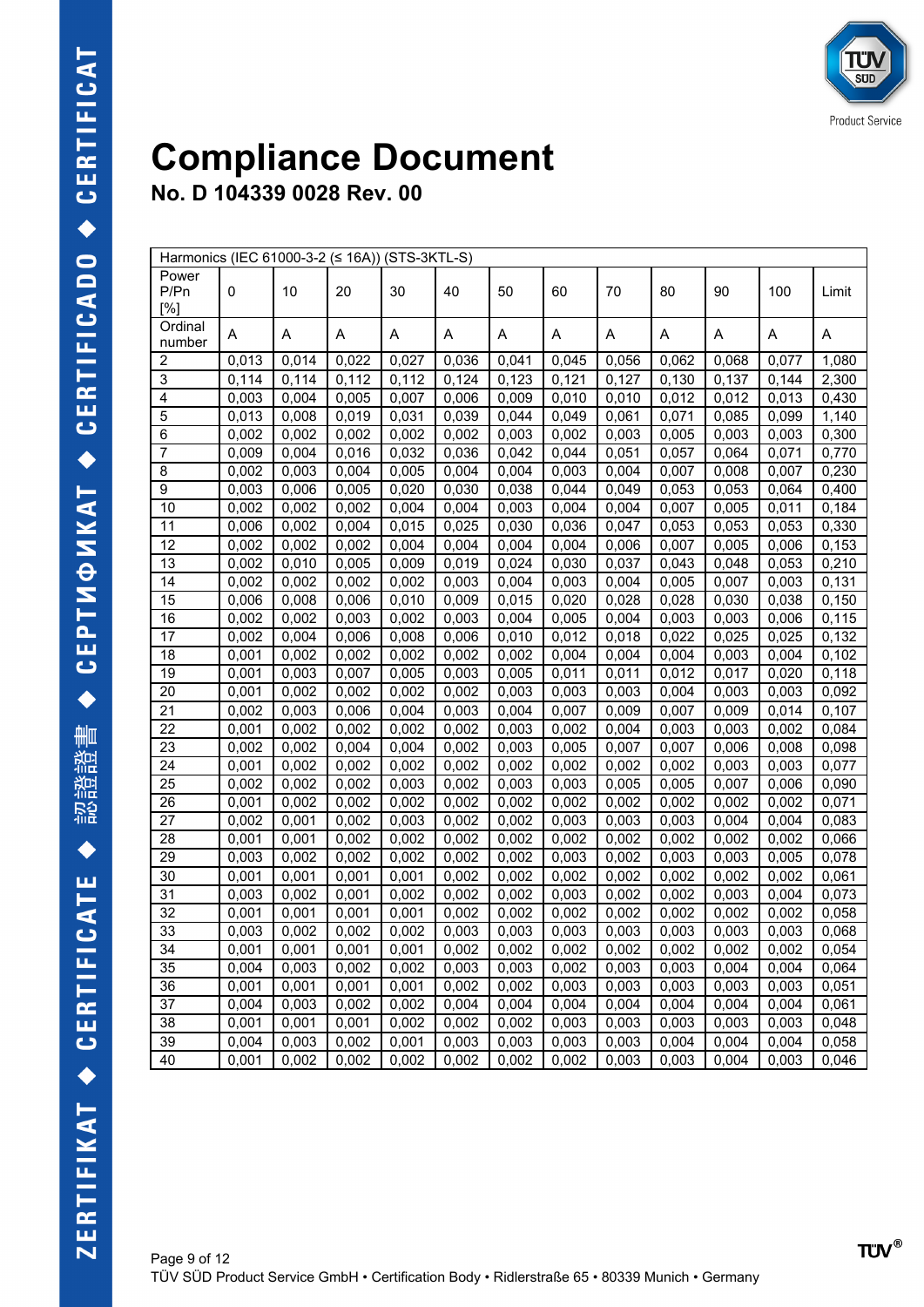**No. D 104339 0028 Rev. 00**

#### **E.6 Certificate of the network and system protection**

| <b>Certificate of NS protection</b>                                                        |                                                                                                                                                                                                                                        | No. 70.409.20.012.09-00                   |                                                                                                                                                                                                                 |  |  |  |  |  |
|--------------------------------------------------------------------------------------------|----------------------------------------------------------------------------------------------------------------------------------------------------------------------------------------------------------------------------------------|-------------------------------------------|-----------------------------------------------------------------------------------------------------------------------------------------------------------------------------------------------------------------|--|--|--|--|--|
| <b>Manufacturer</b>                                                                        | Ningbo Sunways Technologies Co., Ltd.<br>No. 1, Second Road, Green Industrial Zone, Chongshou<br>Town, 315334 Cixi, Ningbo, Zhejiang, PEOPLE'S<br>REPUBLIC OF CHINA                                                                    |                                           |                                                                                                                                                                                                                 |  |  |  |  |  |
| <b>Type of NS protection</b>                                                               |                                                                                                                                                                                                                                        |                                           |                                                                                                                                                                                                                 |  |  |  |  |  |
| <b>Central NS protection</b>                                                               | $\Box$                                                                                                                                                                                                                                 |                                           |                                                                                                                                                                                                                 |  |  |  |  |  |
| <b>Integrated NS protection</b>                                                            | ☑                                                                                                                                                                                                                                      | Assigned to power<br>generation unit type | STS-1KTL-S<br>STS-1.5KTL-S<br>STS-2KTL-S<br>STS-2.5KTL-S<br>STS-3KTL-S                                                                                                                                          |  |  |  |  |  |
| <b>Network connection rules</b>                                                            | <b>VDE-AR-N 4105 "Power generation systems</b><br>connected to the low-voltage network"<br>Technical minimum requirements for connection and<br>parallel operation of power generation systems<br>connected to the low-voltage network |                                           |                                                                                                                                                                                                                 |  |  |  |  |  |
| <b>Test requirement</b>                                                                    |                                                                                                                                                                                                                                        | voltage"<br>voltage network               | E DIN VDE V 0124-100 (VDE V 0124-100) "Network<br>integration of power generation system - Low<br>Test requirements for power generation units intended<br>for connection to and parallel operation on the low- |  |  |  |  |  |
| The network and system protection mentioned above meets the requirements of VDE-AR-N 4105. |                                                                                                                                                                                                                                        |                                           |                                                                                                                                                                                                                 |  |  |  |  |  |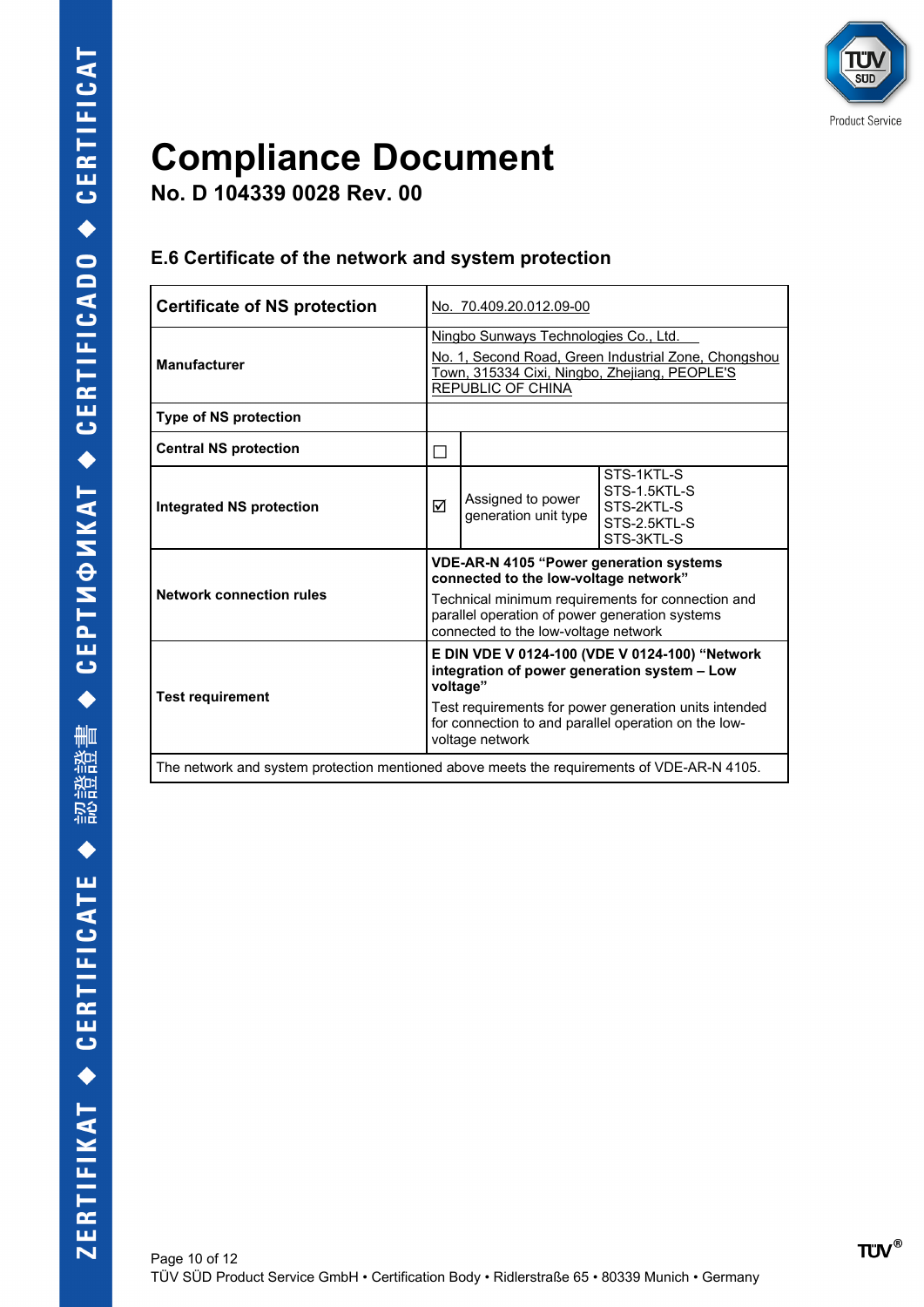

**No. D 104339 0028 Rev. 00**

#### **E.7 Requirement for the test report for the NS protection**

| <b>Extract from test report for NS protection</b><br>"Determination of electrical properties"                                                                            |                         |                                                                                                                                                     |                                                    | No. 70.409.20.012.09-00                                                        |                                       |                                      |                                                 |  |  |  |  |
|--------------------------------------------------------------------------------------------------------------------------------------------------------------------------|-------------------------|-----------------------------------------------------------------------------------------------------------------------------------------------------|----------------------------------------------------|--------------------------------------------------------------------------------|---------------------------------------|--------------------------------------|-------------------------------------------------|--|--|--|--|
| <b>NS protection test report</b>                                                                                                                                         |                         |                                                                                                                                                     |                                                    |                                                                                |                                       |                                      |                                                 |  |  |  |  |
| Type of NS system:                                                                                                                                                       |                         | Integrated NS protection                                                                                                                            |                                                    |                                                                                | <b>Other Manufacturer indications</b> |                                      |                                                 |  |  |  |  |
| Software version:                                                                                                                                                        | V1.0                    |                                                                                                                                                     |                                                    |                                                                                |                                       |                                      |                                                 |  |  |  |  |
| <b>Manufacturer:</b>                                                                                                                                                     | Co., Ltd.<br>OF CHINA   | Ningbo Sunways Technologies<br>No. 1, Second Road, Green<br>Industrial Zone, Chongshou<br>Town, 315334 Cixi, Ningbo,<br>Zhejiang, PEOPLE'S REPUBLIC |                                                    |                                                                                |                                       |                                      |                                                 |  |  |  |  |
| <b>Measuring period:</b><br>From 2020-03-25 to 2020-05-27                                                                                                                |                         |                                                                                                                                                     |                                                    |                                                                                |                                       |                                      |                                                 |  |  |  |  |
|                                                                                                                                                                          |                         | Stirling generators, fuel cells                                                                                                                     |                                                    |                                                                                |                                       | Inverter                             |                                                 |  |  |  |  |
|                                                                                                                                                                          |                         | Synchronous and asynchronous<br>generators coupled directly or via<br>inverters with Pn ≤ 50 kW                                                     |                                                    | directly coupled synchronous and<br>asynchronous generators with Pn > 50<br>kW |                                       |                                      |                                                 |  |  |  |  |
| <b>Protection function</b>                                                                                                                                               | <b>Setting</b><br>value | <b>Tripping</b><br>value                                                                                                                            | <b>Tripping time</b><br>NS protection <sup>*</sup> |                                                                                | <b>Setting</b><br>value               | <b>Tripping</b><br>value             | <b>Break time NS</b><br>protection <sup>*</sup> |  |  |  |  |
| Rise-in-voltage<br>protection $U \gg$                                                                                                                                    |                         |                                                                                                                                                     |                                                    |                                                                                | 1,25 $^{\circ}$ $U_n$                 | 1,28 $^{\degree}$ $U_n$              | 184 ms                                          |  |  |  |  |
| Rise-in-voltage<br>protection $U$ >                                                                                                                                      |                         |                                                                                                                                                     |                                                    |                                                                                | 1,10 <sup><math>*</math></sup> $U_n$  | 1,12 <sup><math>*</math></sup> $U_n$ | $ms**$                                          |  |  |  |  |
| Voltage drop<br>protection $U$ <                                                                                                                                         |                         |                                                                                                                                                     |                                                    |                                                                                | $0.8$ <sup>*</sup> $U_n$              | $0.77$ <sup>*</sup> $U_n$            | 2960 ms                                         |  |  |  |  |
| Voltage drop<br>protection $U \ll$                                                                                                                                       |                         |                                                                                                                                                     |                                                    |                                                                                | 0,45 $^{*}U_{n}$                      | $0,42 \times U_{n}$                  | 276 ms                                          |  |  |  |  |
| Frequency decrease<br>protection $f$ <                                                                                                                                   |                         |                                                                                                                                                     |                                                    |                                                                                | 47,5 Hz                               | 47,3 Hz                              | 88 ms                                           |  |  |  |  |
| Frequency increase<br>protection $f$ ><br>* The tripping time includes the period from the limit value violation <i>I lif</i> until the tripping signal to the interface |                         |                                                                                                                                                     |                                                    |                                                                                | 51,5 Hz                               | 51,7 Hz                              | 88 ms                                           |  |  |  |  |

: The tripping time includes the period from the limit value violation *Ulf* until the tripping signal to the interface switch.

When planning the power generation system, the response time of the interface switch shall be added to the maximum time value obtained as indicated above.

The disconnection time (sum of tripping time of the NS protection plus response time of the interface switch) shall not exceed 200 ms.

\*\*: Verification disconnection time of moving 10-min-average value.

Disconnecting time as below:

- 1. 470 s (from  $600s@U_n$  to  $112\%U_n$ )
- 2. Continuous operation (from 600s@U<sub>n</sub> to 108%U<sub>n</sub>)
- 3. 288 s (from  $600s@106\%U_n$  to  $114\%U_n$ )